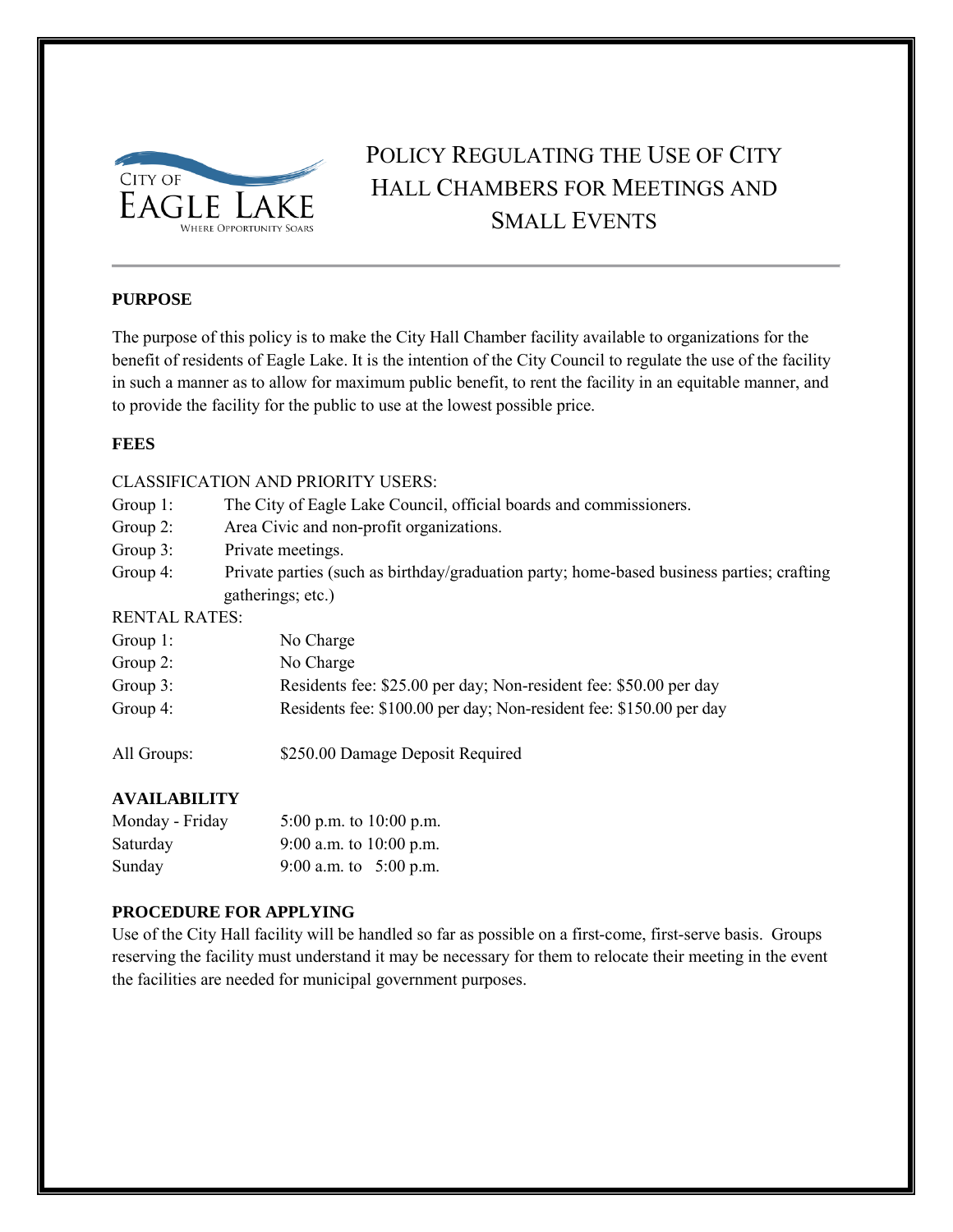#### **RULES AND REGULATIONS**

- A. Groups may provide their own non alcoholic beverages and light refreshments provided they dispose of all refuse properly and clean up after usage. Dark colored beverages which are more likely to stain are not allowed, such as red and grape colors.
- B. The use of intoxicating liquor and non-intoxicating malt liquor beverages is prohibited in the City Hall facilities.
- C. Pursuant to the Minnesota Clean Indoor Air Act, smoking is prohibited.
- D. The City assumes no liability for loss, damage, injury or illness incurred by the users of the facility.
- E. The individual representing the organization using City Hall facilities, i.e., person signing the application, shall be responsible for:
	- 1. Proper disposal of all beverages, cups, paper, etc.; rearrangement of furniture.
	- 2. Shutting off all lights.
	- 3. Reporting, repairing, or replacing, any damage or loss of City facilities or equipment within 24 hours of the meeting.
	- 4. Returning the keys City Staff.
- F. Organizations canceling reservations or "no shows" may be given lower priority for future requests.
- G. Failure to conform to these policies and rules may be cause for forfeiture of future use privileges.
- H. The City reserves the right to cancel reservations at any time.
- I. Cancellations: Proper notification (48 hour notice) must be given to the City Hall Staff in order to secure a refund. If a group or individual does not cancel the facility reservation 48 hours in advance refunds will not be issued and the rental fee is forfeited. If a group or individual fails to show up for the reserved/scheduled events refunds will not be issued and the rental fee is forfeited.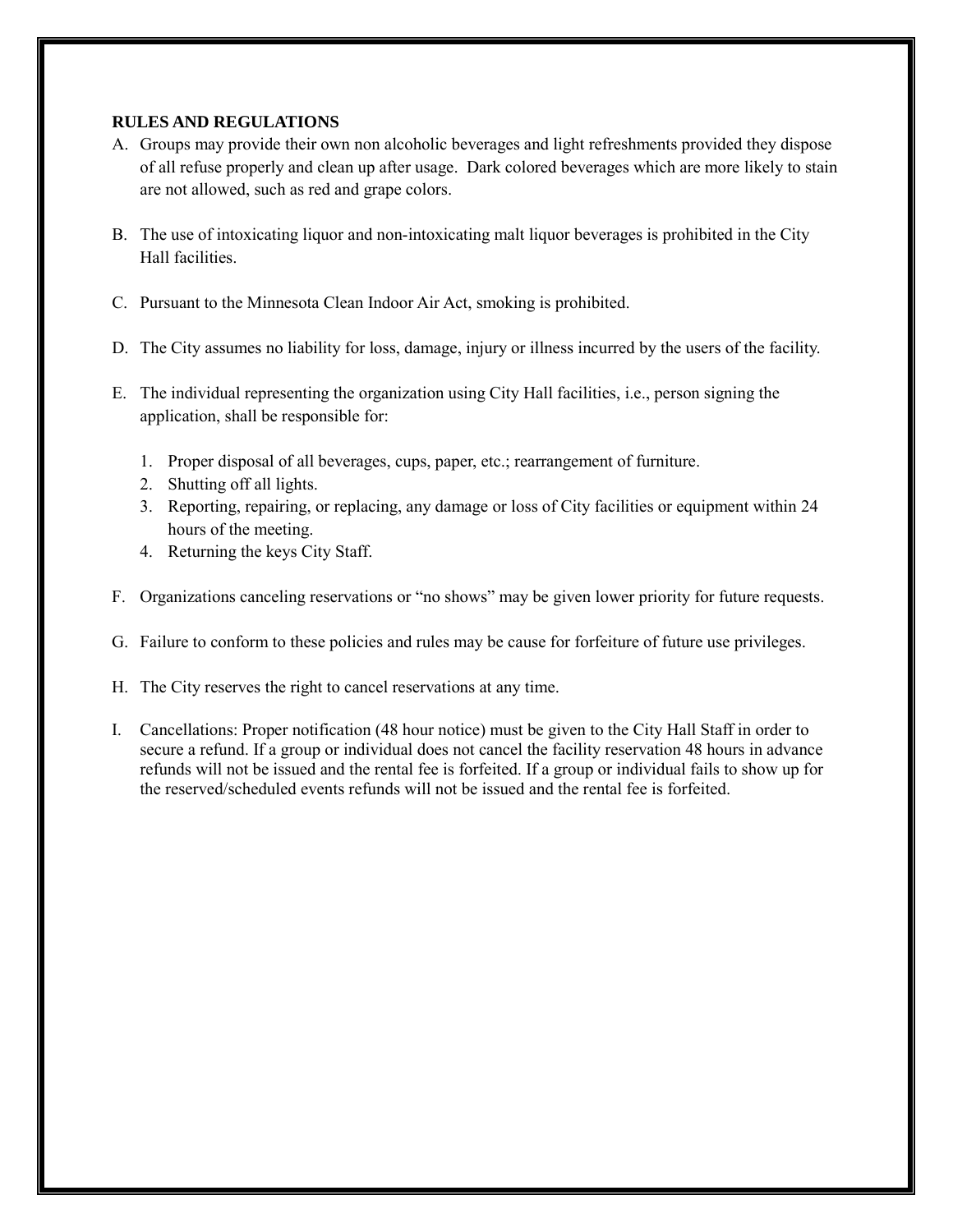## **CITY OF EAGLE LAKE**

# **APPLICATION & AGREEMENT FOR USE OF CITY HALL FACILITIES**

| DATE OF APPLICATION:                                                                                                                                                                                                                                                                                                                                                                       |                                                                                                                       |       |          |  |
|--------------------------------------------------------------------------------------------------------------------------------------------------------------------------------------------------------------------------------------------------------------------------------------------------------------------------------------------------------------------------------------------|-----------------------------------------------------------------------------------------------------------------------|-------|----------|--|
|                                                                                                                                                                                                                                                                                                                                                                                            |                                                                                                                       |       |          |  |
| NAME OF ORGANIZATION: UNIVERSITY OF ORGANIZATION:                                                                                                                                                                                                                                                                                                                                          |                                                                                                                       |       |          |  |
| <b>CONTACT PERSON (IF DIFFERENT):</b>                                                                                                                                                                                                                                                                                                                                                      | <u> 1989 - Johann Barn, mars ann an t-Amhain an t-Amhain an t-Amhain an t-Amhain an t-Amhain an t-Amhain an t-Amh</u> |       |          |  |
| <b>ADDRESS:</b>                                                                                                                                                                                                                                                                                                                                                                            |                                                                                                                       |       |          |  |
| Street                                                                                                                                                                                                                                                                                                                                                                                     | City                                                                                                                  | State | Zip Code |  |
|                                                                                                                                                                                                                                                                                                                                                                                            |                                                                                                                       |       |          |  |
| PURPOSE FOR THE FACILITY WILL BE USED:                                                                                                                                                                                                                                                                                                                                                     |                                                                                                                       |       |          |  |
|                                                                                                                                                                                                                                                                                                                                                                                            |                                                                                                                       |       |          |  |
|                                                                                                                                                                                                                                                                                                                                                                                            |                                                                                                                       |       |          |  |
| THE APPLICANT, ITS AGENTS, EMPLOYEES AND MEMBERS:<br>1. Agrees to indemnify, defend and hold the city harmless from and against any damage, liability or<br>claim of any person or entity for injury to person or property or death arising in any way out of the<br>use of the facility by Applicant, his or its officers, directors, guests, members, employees, agents or<br>assignees. |                                                                                                                       |       |          |  |